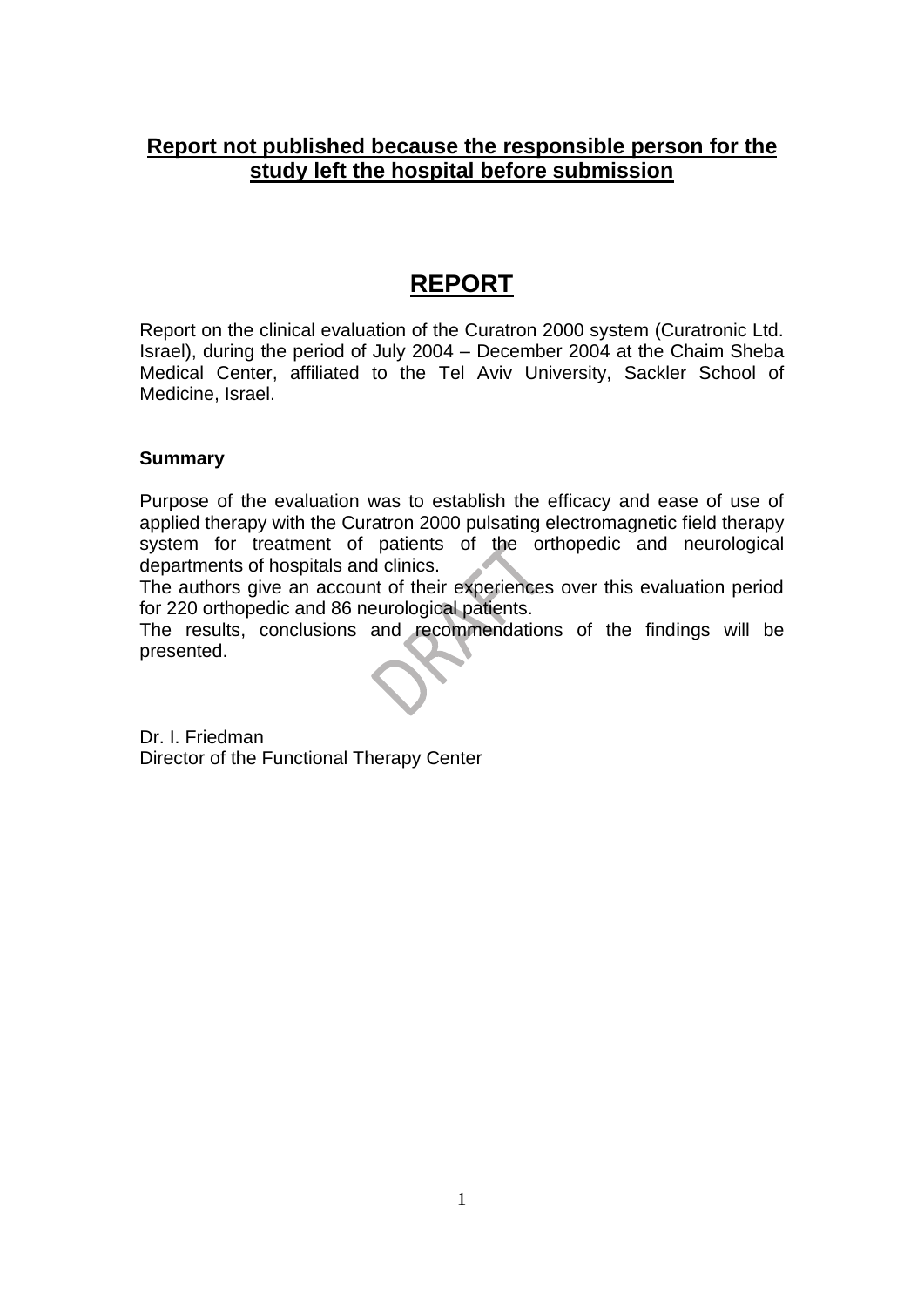### **Introduction.**

Pulsating electromagnetic fields have been widely used in the field of *traumatology and orthopedics* to treat non-union fractures with related problems, osteoarthritis, pain reduction, recovery of joint mobility, rheumatoid arthritis, sports traumata, vertebral spondylosis and osteoporosis, and in the field of *neurology* for alleviating spasticity and fatigue and improving bladder control for multiple sclerosis patients, treatment of migraine and tension headache, cerebrovascular insufficiency, nerve regeneration and reduction of ischemic neuronal damage.

High success rates have been reported in multiple centers in many countries. In addition, this technology looks promising for a wide verity of additional diseases.

The therapeutic effect of the application of pulsating electromagnetic field therapy has at last received worldwide recognition. Research has now shown that it has the potential to improve a wide range of conditions and extensive research has been carried out to determine the mechanism by which this occurs. For the therapist presented with a wide range of clinical problems, pulsating electromagnetic field therapy is an invaluable aid to the clinic.

Over the past few years, research has shown that its effectiveness is not through heat production - as is the case with some modern treatments - but is at the cellular level. As early as 1940 it was suggested that magnetic fields might influence membrane permeability. It has since been established that magnetic fields can influence ATP (Adenosine Tri-Phosphate) production; increase the supply of oxygen and nutrients via the vascular system; improve the removal of waste via the lymphatic system; and help to re-balance the distribution of ions across the cell membrane.

Healthy cells in tissue have a membrane potential difference between the inner and outer membrane. This causes a steady flow of ions through its pores. In a damaged cell the potential is raised and increased and improvement in sodium inflow occurs. As a result, interstitial fluid is attracted to the area, resulting in swelling and oedema.

The application of pulsating electromagnetic field therapy to damaged cells accelerates the re-establishment of normal potentials.

Acceptance of pulsating electromagnetic fields in medicine came about firstly in the field of orthopedics. Low frequency fields have been used extensively for the treatment of non-union fractures. This method was approved in the USA and Europe as a safe and effective treatment for non-union fractures, for failed arthrosis and for congenital pseudo-arthrosis.

No patient suffered complications and biological side-effects included improved healing and increased neural function.

In-depth research carried out to investigate this, shows that pulsating electromagnetic fields influence the process of bone formation in the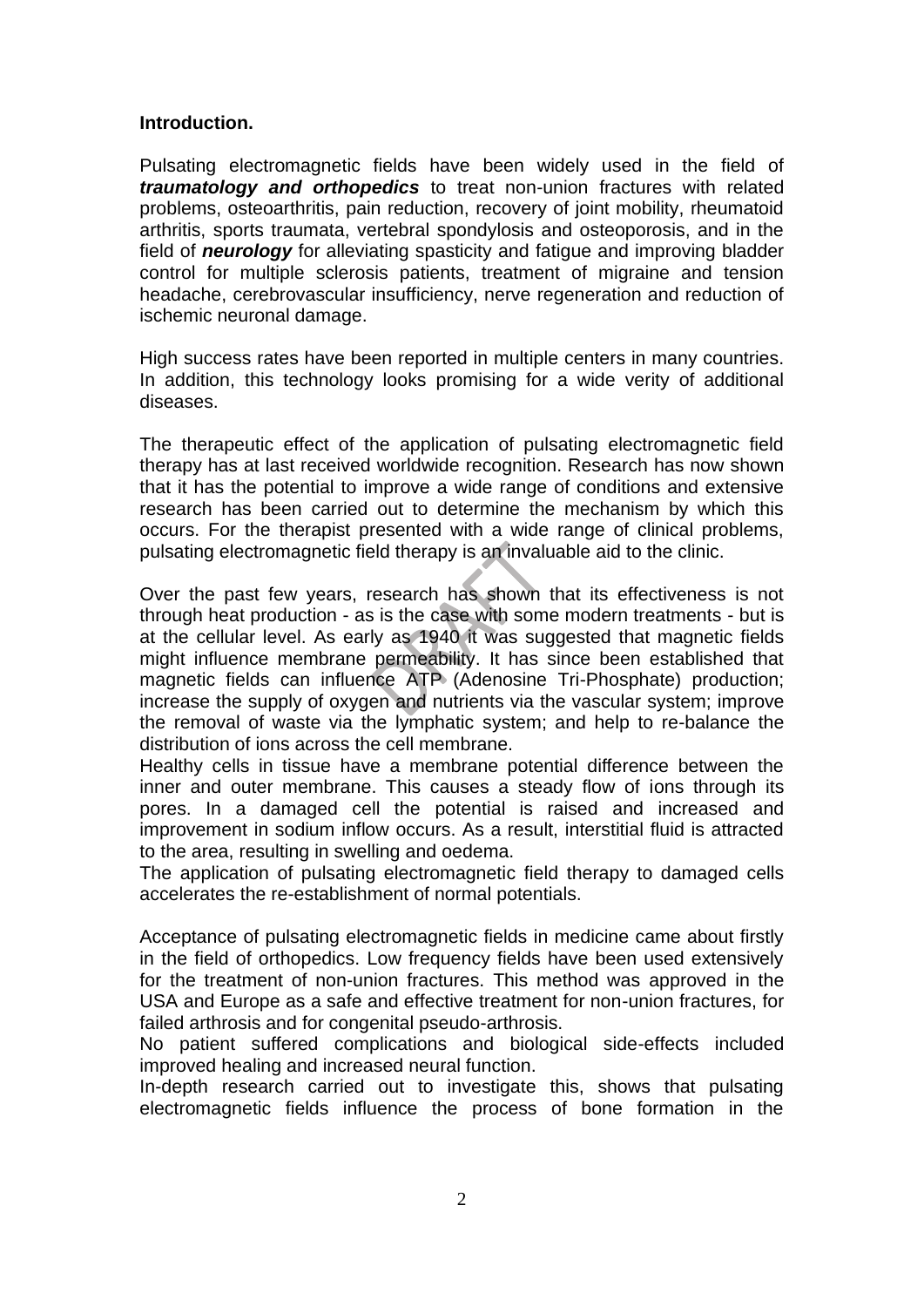intercellular medium. Bone healing is promoted by means of the influence of the pulsating electromagnetic field on the crystal formation of calcium salts.

Bone is essentially calcium structure, which contains trace elements. When this material is compressed, it develops a voltage across its two compressive faces, a phenomenon known as the piezoelectric effect.

In bone, areas of stress generate small electric charges which are greater than those of less stressed areas, so that polarized bone-laying cells (osteoblasts) are attracted to these areas and begin to build up extra bone material to counter the stress.

With bone injuries, bleeding occurs to form a haematoma in which capillaries quickly form, transporting enriched blood to the injury site. Pulsating electromagnetic field therapy causes vasodilatation and capillary dilatation, so helping to speed up the process of callus formation. Within the bone itself, pulsating electromagnetism causes the induction of small eddy currents in the trace elements, which in turn purify and strengthen the crystal structures. These have the same effect as the stress-induced voltages and as such, attract bone cells to the area under treatment. This can, therefore, accelerate the bone healing process to allow earlier mobilization and eventual full union. Ligaments and tendons are affected in similar ways to solid bone by pulsating electromagnetic therapy, since they are un-calcified bone structures in themselves.

Pulsating electromagnetic field therapy has been shown to bring reduction of pain, which again is due to action at the cellular level. Pain is transmitted as an electric signal, which encounters gaps at intervals along its path. The signal is transferred in the form of a chemical signal across the synaptic gap and this is detected by receptors on the post-synaptic membrane. A charge of about -70mV exists across the inner and outer membranes, but when a pain signal arrives, it raises this to +30mV. This action causes channels to open in the membrane, triggering the release of a chemical transmitter and allowing ions to flow into the synaptic gap. The cell then re-polarizes to its previous resting level. Pulsating electromagnetic field therapy affects the quiescent potential of the membrane and lowering it to a level of -90mV. Transmission is effectively blocked since the pain signal is unable to raise the potential to the level required to trigger the release of the chemical transmitter.

The value of pulsating electromagnetic field therapy has been shown to cover a wide range of conditions. Due to vasodilatation and improved oxygen perfusion and improved partial oxygen pressure, local tissue perfusion and capillary blood flow are drastically increased.

There are no side effects and 20% of the patients experienced a feeling of "well-being" during the treatment due to a very slight sedative, warm feeling of the body.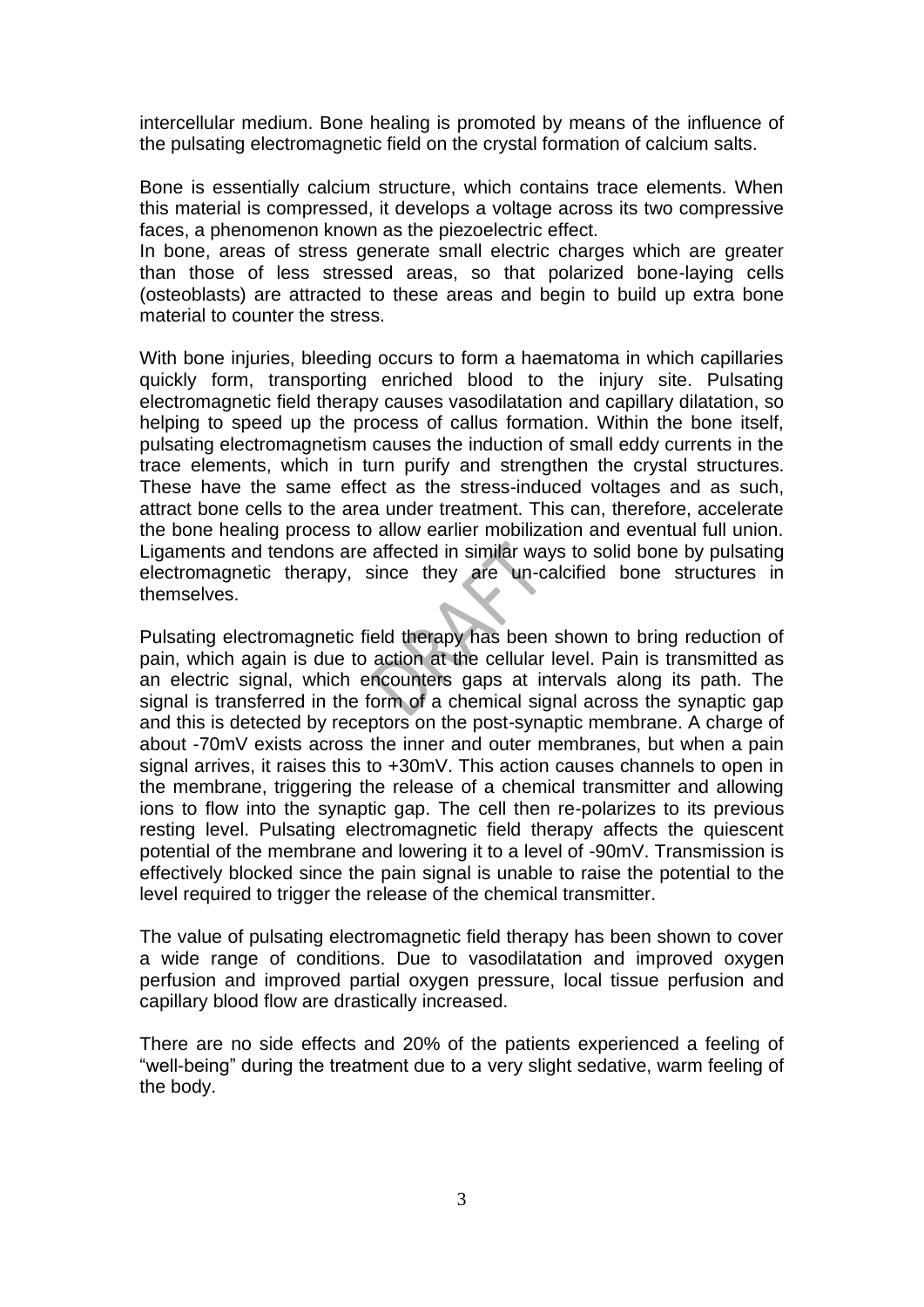## **Materials and methods**

Patients:

Of the 306 patients treated, 146 were male and 160 were female, with ages varying from 28 to 79 years. Patients carrying pacemakers, suffering from cancer or pregnancy were excluded. The patients were divided into 2 groups: othopedic and neurologic. All participating patients in this study had to undertake to complete the therapy sessions, 3 times a week for a period of 8 weeks. All patients filled out a comprehensive questionnaire before therapy commenced and again 3 weeks after the last therapy session.

12 Patients did not complete the therapy due to various reasons and they were excluded from the evaluation.

Instrumentation:

At the functional therapy center of the hospital there are in use 3 Curatron 2000 systems, being used for treatment of the patients.

The Curatron 2000 computer system is able to generate pulsating electromagnetic fields with frequencies between 1 and 50 Hz and with field strengths between 60 to 400 Gauss (6 milliTesla to 40 milliTesla) for the 50 x 70 cm therapy pad and between 140 to 700 Gauss (14 milliTesla to 70 milliTesla) for the 20 cm diameter coil electrode.

The treatment time, used frequencies and intensities are pre-programmed in the computer system of the Curatron 2000 system, which offers a wide choice of programs. The applied parameters are combinations of the generated parameters and each treatment program contains a series of different treatment parameters in order to avoid adaptation of the body of the patient to the applied frequencies and thus guaranteeing optimal therapy results.

This method of therapy application makes the Curatron 2000 system unique and offers the most advanced therapy system of this kind in the world.

## **Evaluation results**

The 2 groups op patients were again divided into 3 groups: general orthopedics (table 1) osteoporosis (table 2) and neurological (table 3).

Each group was again sub-divided into different types of pathology.

Patients suffering from osteoporosis first had to undergo a whole body DXA bone scan to obtain their bone BMC, BMD, T and Z -scores and to enable further sub-division according to their T -scores.

The patients were asked to interrupt all other kinds of treatment they were using to date, whether they were drugs, physiotherapy or other forms of therapy, except for the patients with rheumatoid arthritis undergoing therapy with gold salts or cortisones. In these cases the patients were invited to progressively reduce the dose until full suspension, before they underwent treatment.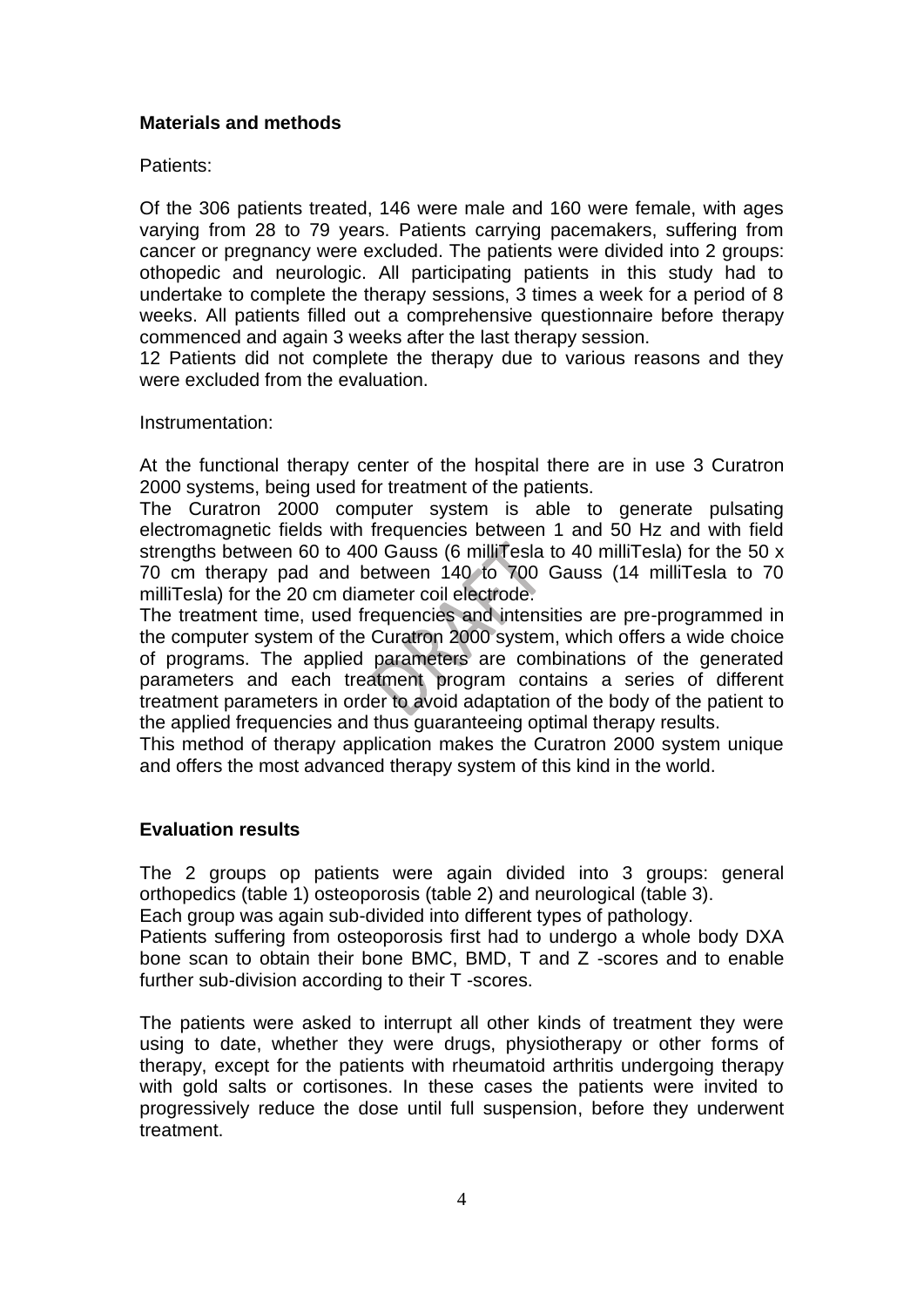Patients suffering from osteoporosis were advised to increase their calcium intake to above 1500 mg / day to make sure that sufficient free calcium was available in their bloodstream to enable increased calcium deposit into their bones under influence of the pulsating electromagnetic field therapy.

| <b>PATHOLOGY</b>           | <b>TOTAL</b><br><b>PATIENTS</b><br>160 | MALE (M)<br><b>FEMALE (F)</b><br>м<br>F |               | <b>AGE</b><br><b>DISTRIBUTION</b> |  |
|----------------------------|----------------------------------------|-----------------------------------------|---------------|-----------------------------------|--|
| <b>Fractures</b>           | 24                                     | 6                                       | 18            | $32 - 74$                         |  |
| Non-union fractures        | 10                                     | 4                                       | 6             | $43 - 78$                         |  |
| Osteoarthritis             | 18                                     | 11                                      | 7             | $48 - 75$                         |  |
| Pain reduction             | 35                                     | 20                                      | 15            | $28 - 72$                         |  |
| Recovery of joint mobility | 10                                     | 8                                       | 2             | $31 - 64$                         |  |
| Rheumatoid arthritis       | 25                                     | 15                                      | 10            | $52 - 74$                         |  |
| Sports traumata            | 20                                     | 14                                      | 6             | $28 - 42$                         |  |
| Vertebral spondylosis      | 12                                     | 4                                       | 8             | $34 - 68$                         |  |
| Rotator cuff tendinitis    | 6.                                     |                                         | $\mathcal{P}$ | $32 - 57$                         |  |

## Table 1A **Overview**

Very large fractures of more than 1.5 cm were bridged within a 2 weeks period, which was clearly proved by X-ray pictures. For fractures exceeding an opening of 0.6 cm. the 20 cm coil electrode was used and for all other treatments the therapy pad.

#### Table 1B **Results**

| <b>PATHOLOGY</b>           | <b>IMPROVEMENT</b> |               |      |                  |              |
|----------------------------|--------------------|---------------|------|------------------|--------------|
|                            | <b>None</b>        | Slight        | Good | <b>Excellent</b> | <b>Total</b> |
| <b>Fractures</b>           |                    |               | 9    | 13               | 24           |
| Non-union fractures        |                    |               | 5    | 4                | 10           |
| Osteoarthritis             |                    | $\mathcal{P}$ | 10   | 5                | 18           |
| Pain reduction             | 2                  |               | 9    | 23               | 35           |
| Recovery of joint mobility |                    |               |      | 5                | 10           |
| Rheumatoid arthritis       | ٠                  | $\mathcal{P}$ | 13   | 9                | 25           |
| Sports traumata            |                    | $\mathcal{P}$ | 6    | 12               | 20           |
| Vertebral spondylosis      |                    | 2             | 5    | 5                | 12           |
| Rotator cuff tendinitis    |                    |               | 3    | っ                |              |

Overall results (good & excellent) 142 / 160 x 100% = 89 % success rate.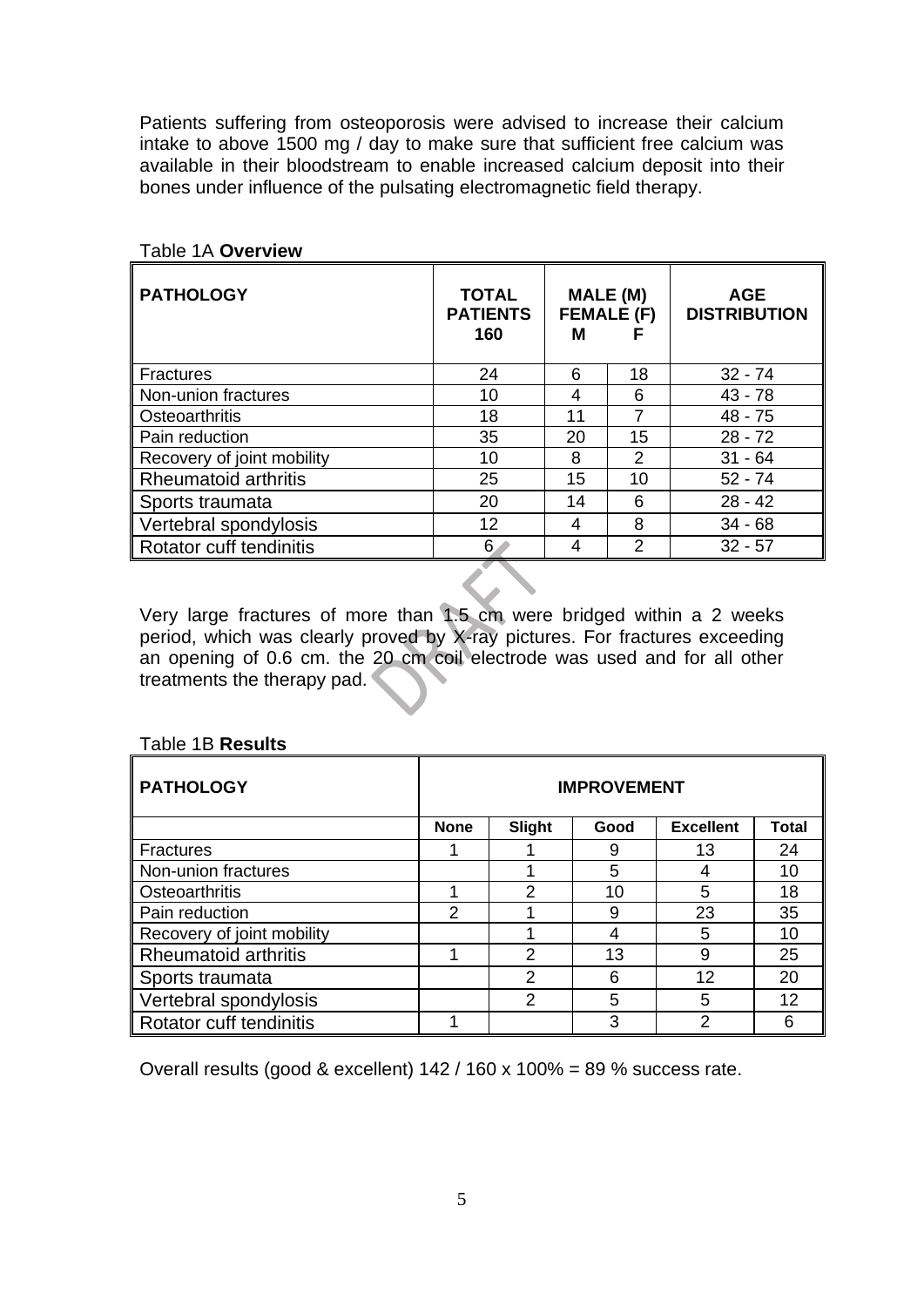#### Table 2A **Overview**

| <b>OSTEOPOROSIS</b> | <b>TOTAL</b><br><b>PATIENTS</b><br>68 | MALE (M)<br><b>FEMALE (F)</b><br>М |    | <b>AGE</b><br><b>DISTRIBUTION</b> |  |
|---------------------|---------------------------------------|------------------------------------|----|-----------------------------------|--|
|                     |                                       |                                    |    |                                   |  |
| Normal              |                                       |                                    |    | $42 - 62$                         |  |
| Osteopenia          | 19                                    |                                    |    | $45 - 68$                         |  |
| Osteoporosis        | 31                                    |                                    | 23 | 48 - 72                           |  |
| Severe Osteoporosis | 12                                    |                                    | 10 | $52 - 74$                         |  |

Patients have been divided according to the criteria of the World Health Organization as follows:

| Normal:              | T score better than $-1$ |                   |
|----------------------|--------------------------|-------------------|
| Osteopenia:          | T score between          | $-1$ and $-2.5$   |
| Osteoporosis:        | T score between          | $-2.5$ and $-3.5$ |
| Severe osteoporosis: | T score less than        | $-3.5$            |

## Table 2B **Results**

| ∥ OSTEOPOROSIS              | <b>IMPROVEMENT</b> |        |      |                  |       |  |
|-----------------------------|--------------------|--------|------|------------------|-------|--|
|                             | <b>None</b>        | Slight | Good | <b>Excellent</b> | Total |  |
| Severe back pain syndrome   |                    |        | 10   | 22               | 34    |  |
| Moderate back pain syndrome |                    |        |      |                  | 18    |  |
| Slight back pain syndrome   |                    |        | 6    |                  | 12    |  |
| Absence of pain             |                    |        |      |                  |       |  |

 $\lambda$ 

Overall results (good & excellent) 61 / 68 x 100% = 90 % success rate.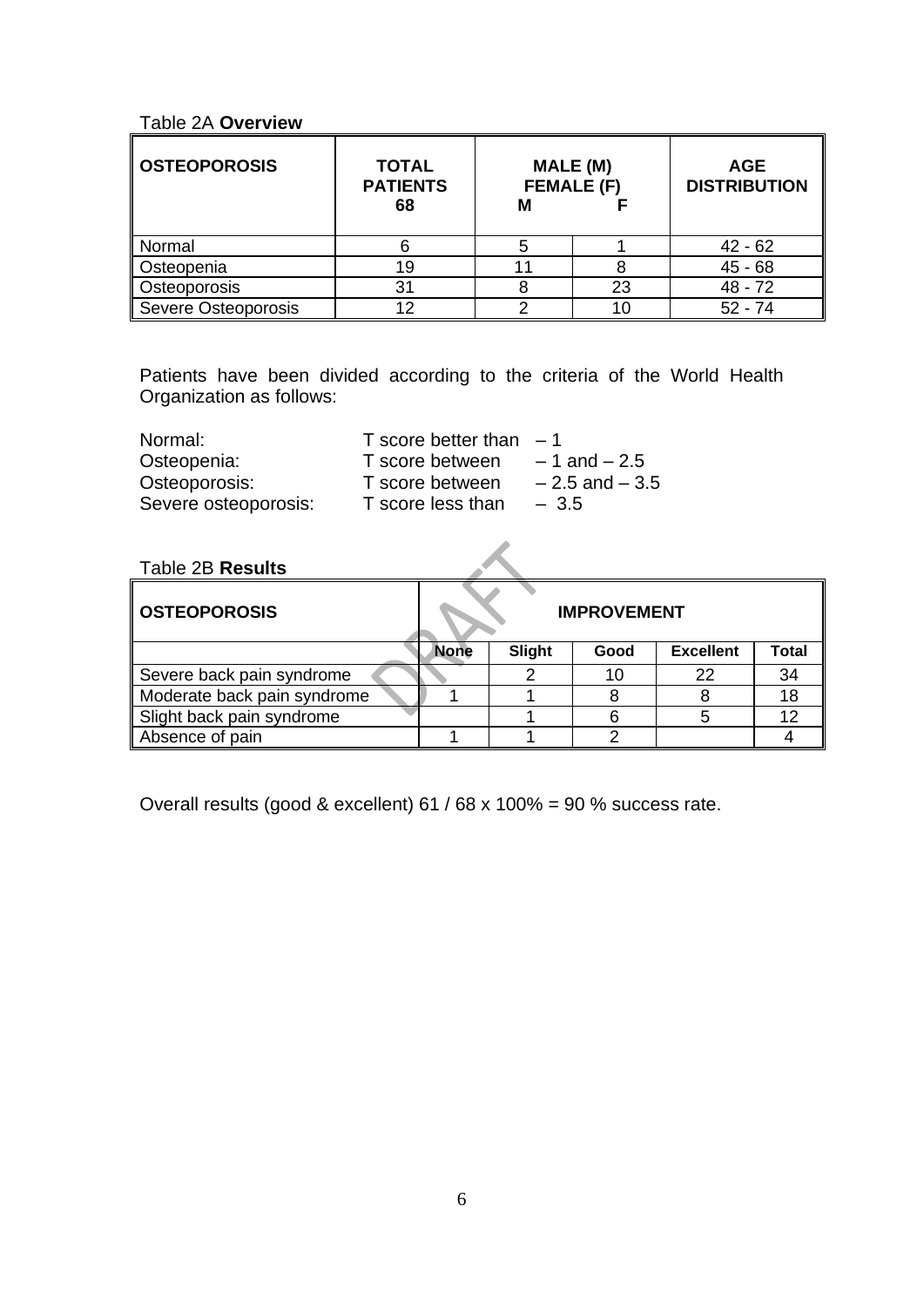#### Table 3A **Overview**

| <b>PATHOLOGY</b>              | <b>TOTAL</b><br><b>PATIENTS</b><br>78 | <b>MALE (M)</b><br><b>FEMALE (F)</b><br>М |    | <b>AGE</b><br><b>DISTRIBUTION</b> |  |
|-------------------------------|---------------------------------------|-------------------------------------------|----|-----------------------------------|--|
| <b>Multiple Sclerosis</b>     | 30                                    | 10                                        | 20 | $28 - 52$                         |  |
| Migraine                      | 21                                    | 6                                         | 15 | $32 - 61$                         |  |
| <b>Tension Headache</b>       | 14                                    | 10                                        | 4  | $27 - 58$                         |  |
| Cerebrovascular insufficiency | 4                                     | $\mathcal{P}$                             | 2  | 49 - 79                           |  |
| Nerve regeneration            | 3                                     |                                           | っ  | $31 - 63$                         |  |
| CVA / TIA                     | 6                                     | 5                                         |    | $62 - 78$                         |  |

The patients suffering from Multiple Sclerosis were sub-divided into 3 groups according to spasticity, fatigue and bladder control. In those cases where the same patient suffered from more than one of these symptoms the calculation was corrected accordingly to avoid double counting of the same patients for the total column. Noticed was that in order to obtain persistent good results for MS patients daily treatment sessions are recommended over prolonged time periods.

In cases of Central Venous Attacks and Transient Ischemic Attacks, it turned out to be very important that therapy should be started as soon as possible after the event, in order to obtain the best possible results.

| able 3B R <b>esults</b>             |                    |        |               |                  |                |
|-------------------------------------|--------------------|--------|---------------|------------------|----------------|
| <b>PATHOLOGY</b>                    | <b>IMPROVEMENT</b> |        |               |                  |                |
|                                     | <b>None</b>        | Slight | Good          | <b>Excellent</b> | <b>Total</b>   |
| Multiple Sclerosis: Spasticity      |                    |        | 9             | 18               | $^{\wedge}$ 28 |
| Multiple Sclerosis: Fatigue         |                    | 2      | 10            | 15               | $^{\wedge}$ 27 |
| Multiple Sclerosis: Bladder Control |                    |        |               | 3                | $^{\wedge}$ 11 |
| Migraine                            |                    |        | 9             | 12               | 21             |
| <b>Tension Headache</b>             |                    |        | 5             | 8                | 14             |
| Cerebrovascular insufficiency       | и                  |        | $\mathcal{P}$ |                  | 4              |
| Nerve regeneration                  |                    |        | 2             |                  | 3              |
| CVA / TIA                           | 2                  |        | 3             |                  | 6              |

#### Table 3B **Results**

For Multiple Sclerosis patients (good & excellent):  $(27 / 28 + 25 / 27 + 10 / 11)$ : 3 x 100% = 93 % success rate.

For other neurological patients (good & excellent): 42 / 48 x 100% = 87.5 % success rate.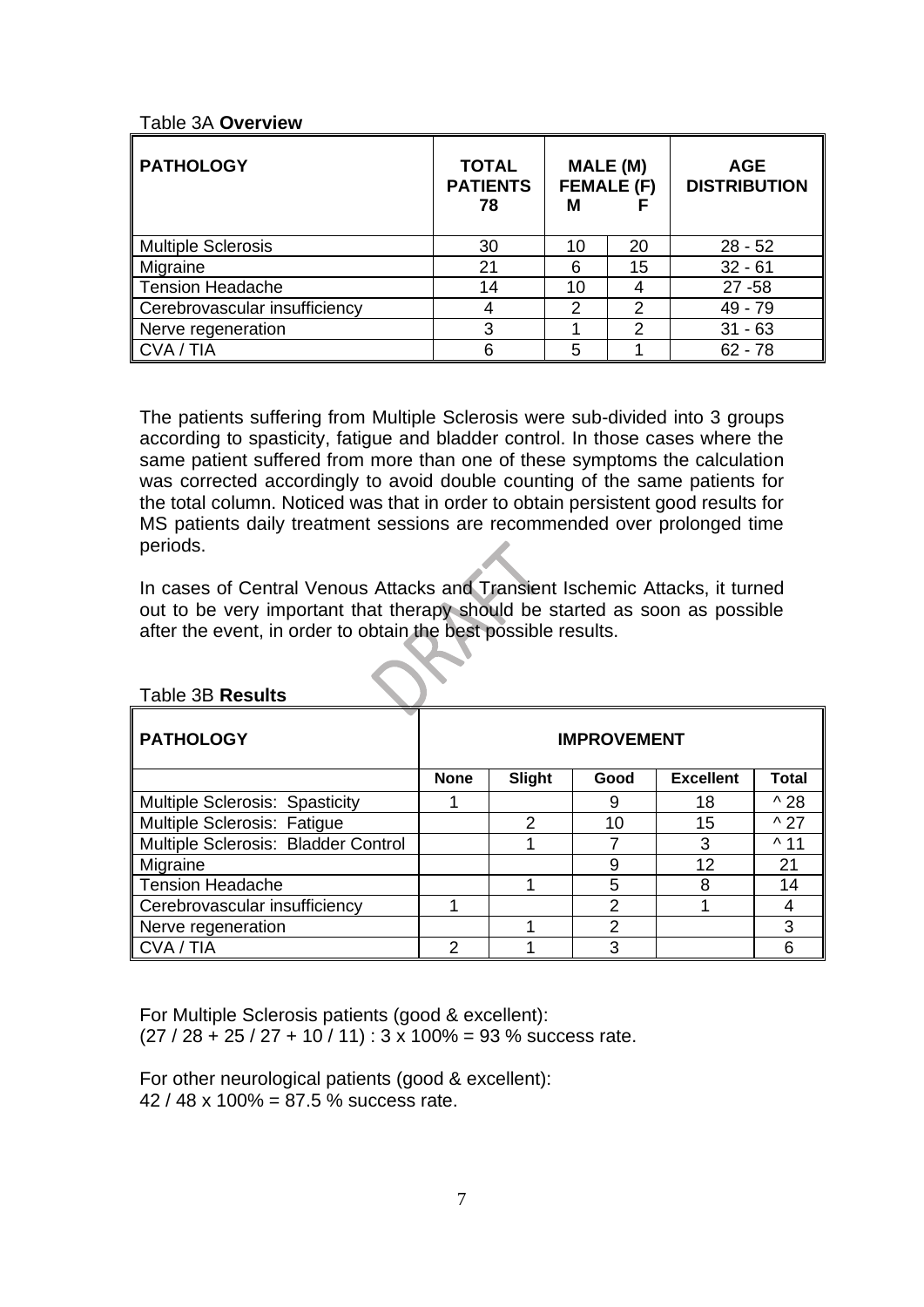## **Conclusions**

Due to the very high overall success rates by the use of the Curatron 2000 Pulsating Electromagnetic Therapy systems for orthopedic and neurological patients, there are currently evaluations underway also for other uses of these systems e.g. in the field of proctology and wound healing.

So far some patients with rectal fissures have been treated, who were already scheduled to undergo operations, which were avoided after spontaneous healing of their fissures by applying very high intensity fields.

Also the first results for treatment of wound healing look very promising and do show fast results in a very short time period.

This state-of-the-art therapy system has proved to be very important for treatment of many different diseases in a simple way, without the need for any contact with the body of the patients. The therapy applicator is placed above or under the body part of the patient to be treated and the flexibility of the therapy method without any contra indication is extremely easy accepted by the patient. The short overall treatment time guarantees a high patient throughput, which make the Curatron 2000 devices also very attractive for smaller hospitals and private clinics.